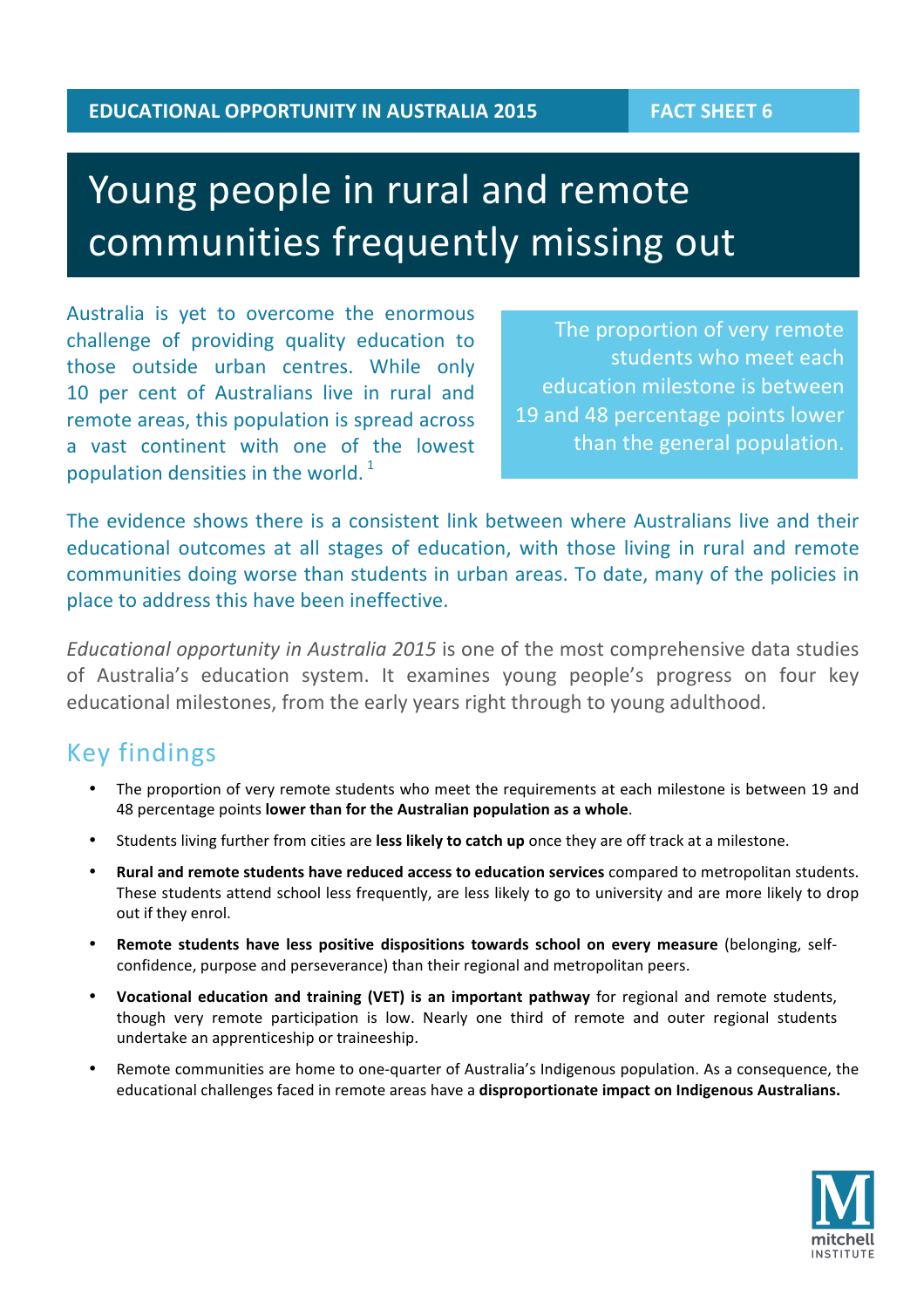# Proportion of students meeting educational milestones by location



### What does this tell us?

The research shows a clear relationship between location and educational outcomes in Australia for each of the four milestones. With a population spread across such a vast country, Australia struggles to provide high quality education to its rural and remote communities. These communities present the dual challenges of isolation and low population density. Rural and remote areas must cope with issues around funding, workforce recruitment and retention, access to services and fostering engagement across diverse, widely-dispersed communities.

The small size of communities makes provision much more expensive per capita than in cities. The (Gonski) Review of Funding for Schooling recommended loadings for school size and school location to address this. However, funding alone is not enough in these areas. In particular, rural and remote education providers find it difficult to attract and retain qualified staff. The financial and other incentives on offer (such as generous leave entitlements) have been ineffective at reliably addressing shortages. There is evidence that recruiting staff who already live in these communities is effective, as is providing opportunities during training to spend time in rural and remote areas. These strategies are not used widely enough.

Access to services is an ongoing challenge for isolated locations, but technology and the rollout of broadband across regional and remote areas will enable educators to provide access to opportunities previously only available to those in metropolitan areas. There will still be cultural challenges that require sophisticated responses, such as the potential disconnect between those determining the curriculum, the structure of mainstream education, and the needs and interests of rural and remote students.

While those missing out must be a priority, *Educational opportunity in Australia 2015* also shows the achievements of systems, education providers and young people themselves, in creating an education system in which a majority of students are on track at every milestone. Importantly, students in all geographic locations across Australia can achieve at the highest international standards. The report aims to inform efforts to build on these successes, and identify areas where Australia's education system can better provide opportunity to all.